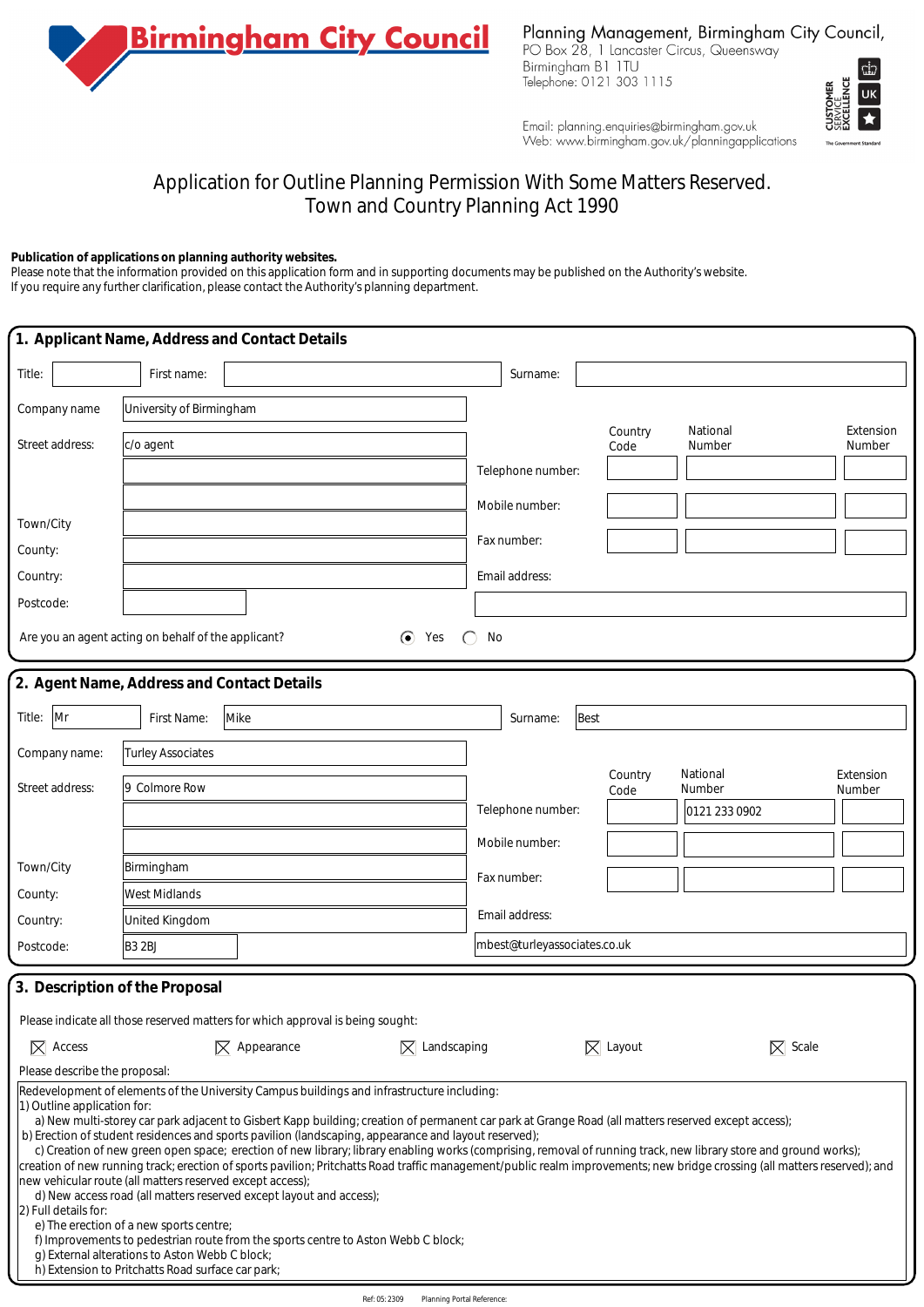|                                                                                                                                                                                                                                                                                                                                                                                         | 3. Description of the Proposal (continued)                                                                                                                             |  |  |  |  |  |  |  |
|-----------------------------------------------------------------------------------------------------------------------------------------------------------------------------------------------------------------------------------------------------------------------------------------------------------------------------------------------------------------------------------------|------------------------------------------------------------------------------------------------------------------------------------------------------------------------|--|--|--|--|--|--|--|
| i) Construction of new pedestrian/cycle route to the Vale;<br>3) Demolition of the Gun Barrels public house and bungalow adjacent to the South Car Park, Terrace Huts, chemistry west building and research unit, the Old Gym, main<br>campus library, substation, Munrow sports centre, and ex sports pavilion;<br>4) Associated landscaping, and temporary and permanent car parking. |                                                                                                                                                                        |  |  |  |  |  |  |  |
| Has the building or works already been carried out?<br>Yes<br>$\bullet$<br>No                                                                                                                                                                                                                                                                                                           |                                                                                                                                                                        |  |  |  |  |  |  |  |
|                                                                                                                                                                                                                                                                                                                                                                                         |                                                                                                                                                                        |  |  |  |  |  |  |  |
| 4. Site Address Details                                                                                                                                                                                                                                                                                                                                                                 |                                                                                                                                                                        |  |  |  |  |  |  |  |
|                                                                                                                                                                                                                                                                                                                                                                                         | Description:<br>Full postal address of the site (including full postcode where available)                                                                              |  |  |  |  |  |  |  |
| House:                                                                                                                                                                                                                                                                                                                                                                                  | Land at the University of Birmingham, Edgbaston Campus.<br>Suffix:                                                                                                     |  |  |  |  |  |  |  |
| House name:                                                                                                                                                                                                                                                                                                                                                                             | University of Birmingham                                                                                                                                               |  |  |  |  |  |  |  |
| Street address:                                                                                                                                                                                                                                                                                                                                                                         | Edgbaston Campus                                                                                                                                                       |  |  |  |  |  |  |  |
|                                                                                                                                                                                                                                                                                                                                                                                         | Edgbaston                                                                                                                                                              |  |  |  |  |  |  |  |
| Town/City:                                                                                                                                                                                                                                                                                                                                                                              | Birmingham                                                                                                                                                             |  |  |  |  |  |  |  |
| County:                                                                                                                                                                                                                                                                                                                                                                                 | West Midlands                                                                                                                                                          |  |  |  |  |  |  |  |
| Postcode:                                                                                                                                                                                                                                                                                                                                                                               |                                                                                                                                                                        |  |  |  |  |  |  |  |
| Description of location or a grid reference<br>(must be completed if postcode is not known):                                                                                                                                                                                                                                                                                            |                                                                                                                                                                        |  |  |  |  |  |  |  |
| Easting:                                                                                                                                                                                                                                                                                                                                                                                | 404829                                                                                                                                                                 |  |  |  |  |  |  |  |
| Northing:                                                                                                                                                                                                                                                                                                                                                                               | 283602                                                                                                                                                                 |  |  |  |  |  |  |  |
|                                                                                                                                                                                                                                                                                                                                                                                         |                                                                                                                                                                        |  |  |  |  |  |  |  |
| 5. Pre-application Advice                                                                                                                                                                                                                                                                                                                                                               |                                                                                                                                                                        |  |  |  |  |  |  |  |
|                                                                                                                                                                                                                                                                                                                                                                                         | $\odot$<br>Has assistance or prior advice been sought from the local authority about this application?<br>Yes<br>No                                                    |  |  |  |  |  |  |  |
| If Yes, please complete the following information about the advice you were given (this will help the authority to deal with this application more efficiently):                                                                                                                                                                                                                        |                                                                                                                                                                        |  |  |  |  |  |  |  |
| Officer name:                                                                                                                                                                                                                                                                                                                                                                           |                                                                                                                                                                        |  |  |  |  |  |  |  |
| Mr<br>First name:<br>Ben<br>Plenty<br>Title:<br>Surname:                                                                                                                                                                                                                                                                                                                                |                                                                                                                                                                        |  |  |  |  |  |  |  |
| Reference:                                                                                                                                                                                                                                                                                                                                                                              |                                                                                                                                                                        |  |  |  |  |  |  |  |
| (Must be pre-application submission)<br>13/01/2012<br>Date (DD/MM/YYYY):                                                                                                                                                                                                                                                                                                                |                                                                                                                                                                        |  |  |  |  |  |  |  |
|                                                                                                                                                                                                                                                                                                                                                                                         | Details of the pre-application advice received:                                                                                                                        |  |  |  |  |  |  |  |
| trees and urban design.                                                                                                                                                                                                                                                                                                                                                                 | Advice sought during November 2011 - February 2012 from Ben Plenty and officers in transportation, heritage, archaeology, ecology/nature conservation, landscaping and |  |  |  |  |  |  |  |
| 6. Pedestrian and Vehicle Access, Roads and Rights of Way                                                                                                                                                                                                                                                                                                                               |                                                                                                                                                                        |  |  |  |  |  |  |  |
|                                                                                                                                                                                                                                                                                                                                                                                         |                                                                                                                                                                        |  |  |  |  |  |  |  |
|                                                                                                                                                                                                                                                                                                                                                                                         | Is a new or altered vehicle access proposed to or from the public highway?<br>$\left( \bullet \right)$<br>No<br>Yes                                                    |  |  |  |  |  |  |  |
|                                                                                                                                                                                                                                                                                                                                                                                         | Is a new or altered pedestrian access proposed to or from the public highway?<br>⊙<br>Yes<br>No                                                                        |  |  |  |  |  |  |  |
| Are there any new public roads to be provided within the site?<br>$\odot$<br>Yes<br>No                                                                                                                                                                                                                                                                                                  |                                                                                                                                                                        |  |  |  |  |  |  |  |
|                                                                                                                                                                                                                                                                                                                                                                                         | Are there any new public rights of way to be provided within or adjacent to the site?<br>Yes<br>$\bullet$<br>No                                                        |  |  |  |  |  |  |  |
|                                                                                                                                                                                                                                                                                                                                                                                         | Do the proposals require any diversions/extinguishments and/or creation of rights of way?<br>No<br>$\left( \bullet \right)$<br>Yes                                     |  |  |  |  |  |  |  |
|                                                                                                                                                                                                                                                                                                                                                                                         | If you answered Yes to any of the above questions, please show details on your plans/drawings and state the reference of the plan(s)/drawings(s)                       |  |  |  |  |  |  |  |
|                                                                                                                                                                                                                                                                                                                                                                                         | Please refer to Design and Access Statement                                                                                                                            |  |  |  |  |  |  |  |
|                                                                                                                                                                                                                                                                                                                                                                                         | 7. Waste Storage and Collection                                                                                                                                        |  |  |  |  |  |  |  |
|                                                                                                                                                                                                                                                                                                                                                                                         | $\odot$<br>No<br>Do the plans incorporate areas to store and aid the collection of waste?<br>Yes                                                                       |  |  |  |  |  |  |  |
|                                                                                                                                                                                                                                                                                                                                                                                         | If Yes, please provide details:                                                                                                                                        |  |  |  |  |  |  |  |
| Refer to Design and Access Statement.<br>$\odot$<br>Have arrangements been made for the separate storage and collection of recyclable waste?<br>Yes<br>∩<br>No                                                                                                                                                                                                                          |                                                                                                                                                                        |  |  |  |  |  |  |  |
| If Yes, please provide details:                                                                                                                                                                                                                                                                                                                                                         |                                                                                                                                                                        |  |  |  |  |  |  |  |
| Refer to Design and Access Statement.                                                                                                                                                                                                                                                                                                                                                   |                                                                                                                                                                        |  |  |  |  |  |  |  |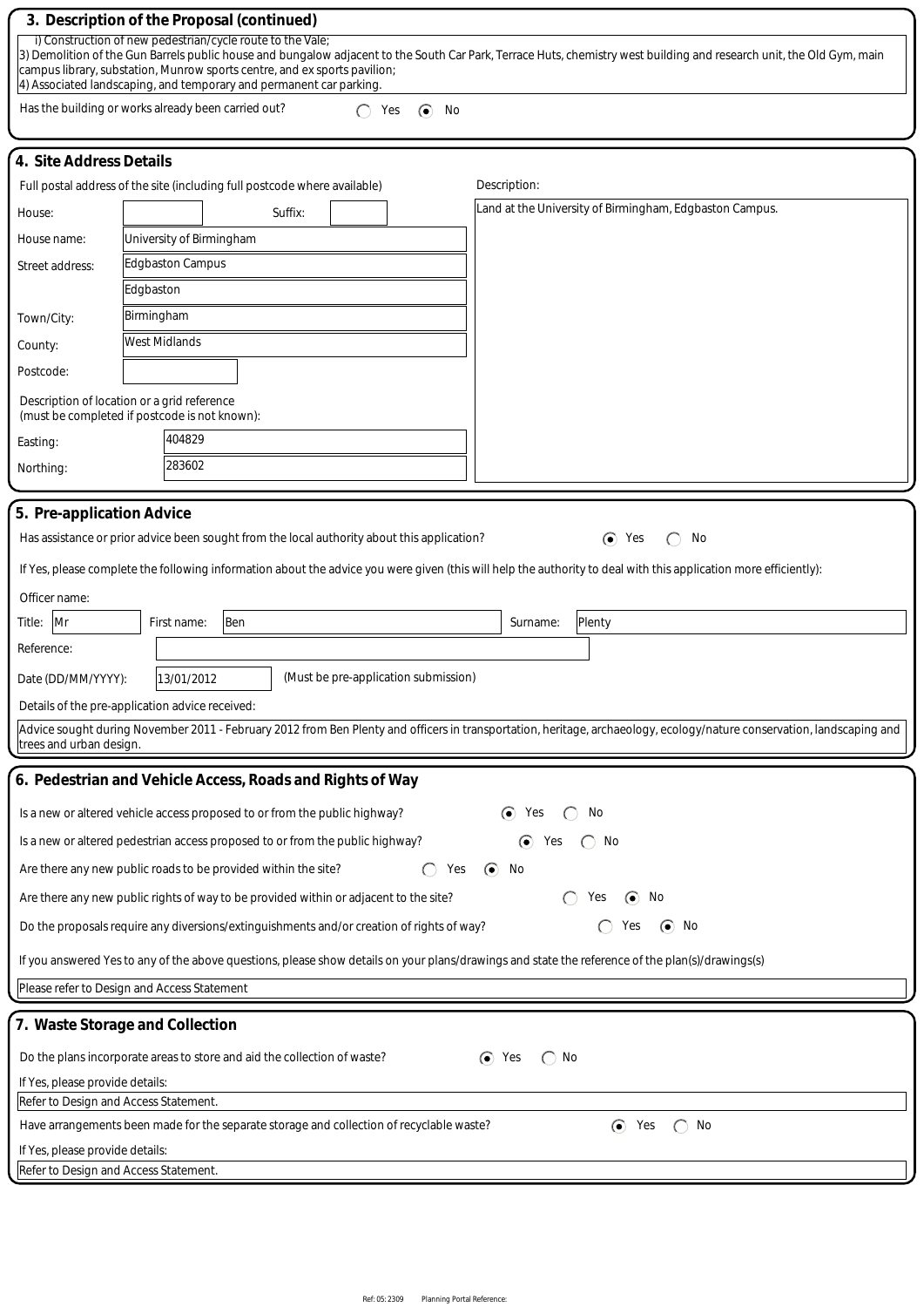| 8. Authority Employee/Member                                                                                                                                                        |                                                                                                                                                                                                                                   |                                               |               |  |  |  |  |  |
|-------------------------------------------------------------------------------------------------------------------------------------------------------------------------------------|-----------------------------------------------------------------------------------------------------------------------------------------------------------------------------------------------------------------------------------|-----------------------------------------------|---------------|--|--|--|--|--|
| With respect to the Authority, I am:<br>(a) a member of staff<br>(b) an elected member<br>(c) related to a member of staff<br>(d) related to an elected member                      | Do any of these statements apply to you?                                                                                                                                                                                          | Yes $\odot$ No                                |               |  |  |  |  |  |
| 9. Materials                                                                                                                                                                        |                                                                                                                                                                                                                                   |                                               |               |  |  |  |  |  |
|                                                                                                                                                                                     |                                                                                                                                                                                                                                   |                                               |               |  |  |  |  |  |
| Please state what materials (including type, colour and name) are to be used externally (if applicable):<br>Walls - description:<br>Description of existing materials and finishes: |                                                                                                                                                                                                                                   |                                               |               |  |  |  |  |  |
| Refer to Design and Access Statement for all materials and finishes.                                                                                                                |                                                                                                                                                                                                                                   |                                               |               |  |  |  |  |  |
| Description of proposed materials and finishes:                                                                                                                                     |                                                                                                                                                                                                                                   |                                               |               |  |  |  |  |  |
| Refer to Design and Access Statement for all materials and finishes.                                                                                                                |                                                                                                                                                                                                                                   |                                               |               |  |  |  |  |  |
| Are you supplying additional information on submitted plan(s)/drawing(s)/design and access statement?<br>$\odot$ Yes<br>No                                                          |                                                                                                                                                                                                                                   |                                               |               |  |  |  |  |  |
| If Yes, please state references for the plan(s)/drawing(s)/design and access statement:                                                                                             |                                                                                                                                                                                                                                   |                                               |               |  |  |  |  |  |
| Please refer to Design and Access Statement.                                                                                                                                        |                                                                                                                                                                                                                                   |                                               |               |  |  |  |  |  |
| 10. Vehicle Parking                                                                                                                                                                 |                                                                                                                                                                                                                                   |                                               |               |  |  |  |  |  |
| Please provide information on the existing and proposed number of on-site parking spaces:                                                                                           |                                                                                                                                                                                                                                   |                                               | Difference in |  |  |  |  |  |
| Type of vehicle                                                                                                                                                                     | <b>Existing number</b><br>of spaces                                                                                                                                                                                               | Total proposed (including spaces<br>retained) | spaces        |  |  |  |  |  |
| Cars                                                                                                                                                                                | 1417                                                                                                                                                                                                                              | 1417                                          | 0             |  |  |  |  |  |
| Light goods vehicles/public carrier vehicles                                                                                                                                        | 0                                                                                                                                                                                                                                 | 0                                             | 0             |  |  |  |  |  |
| Motorcycles                                                                                                                                                                         | $\mathbf 0$                                                                                                                                                                                                                       | $\mathbf 0$                                   | 0             |  |  |  |  |  |
| Disability spaces                                                                                                                                                                   | 0                                                                                                                                                                                                                                 | 0                                             | 0             |  |  |  |  |  |
| Cycle spaces                                                                                                                                                                        | 0                                                                                                                                                                                                                                 | 0                                             | 0             |  |  |  |  |  |
| Other (e.g. Bus)                                                                                                                                                                    | 0                                                                                                                                                                                                                                 | 0                                             | 0             |  |  |  |  |  |
| Short description of Other                                                                                                                                                          |                                                                                                                                                                                                                                   |                                               |               |  |  |  |  |  |
|                                                                                                                                                                                     |                                                                                                                                                                                                                                   |                                               |               |  |  |  |  |  |
| 11. Foul Sewage                                                                                                                                                                     |                                                                                                                                                                                                                                   |                                               |               |  |  |  |  |  |
| Please state how foul sewage is to be disposed of:                                                                                                                                  |                                                                                                                                                                                                                                   |                                               |               |  |  |  |  |  |
| Mains sewer<br>⋉                                                                                                                                                                    | Package treatment plant                                                                                                                                                                                                           | Unknown                                       |               |  |  |  |  |  |
|                                                                                                                                                                                     |                                                                                                                                                                                                                                   |                                               |               |  |  |  |  |  |
| Septic tank                                                                                                                                                                         | Cess pit                                                                                                                                                                                                                          |                                               |               |  |  |  |  |  |
| Other                                                                                                                                                                               |                                                                                                                                                                                                                                   |                                               |               |  |  |  |  |  |
| Are you proposing to connect to the existing drainage system?                                                                                                                       |                                                                                                                                                                                                                                   |                                               |               |  |  |  |  |  |
|                                                                                                                                                                                     | $\odot$ Yes<br>$\left(\begin{array}{c} \end{array}\right)$                                                                                                                                                                        | No<br>Unknown                                 |               |  |  |  |  |  |
| If Yes, please include the details of the existing system on the application drawings and state references for the plan(s)/drawing(s):                                              |                                                                                                                                                                                                                                   |                                               |               |  |  |  |  |  |
| Please refer to detailed drainage layout for Sports Centre.                                                                                                                         |                                                                                                                                                                                                                                   |                                               |               |  |  |  |  |  |
| 12. Assessment of Flood Risk                                                                                                                                                        |                                                                                                                                                                                                                                   |                                               |               |  |  |  |  |  |
|                                                                                                                                                                                     |                                                                                                                                                                                                                                   |                                               |               |  |  |  |  |  |
| requirements for information as necessary.)                                                                                                                                         | Is the site within an area at risk of flooding? (Refer to the Environment Agency's Flood Map showing<br>flood zones 2 and 3 and consult Environment Agency standing advice and your local planning authority<br>$\odot$ No<br>Yes |                                               |               |  |  |  |  |  |
| If Yes, you will need to submit an appropriate flood risk assessment to consider the risk to the proposed site.                                                                     |                                                                                                                                                                                                                                   |                                               |               |  |  |  |  |  |
| Is your proposal within 20 metres of a watercourse (e.g. river, stream or beck)?                                                                                                    |                                                                                                                                                                                                                                   | $\odot$ Yes<br>No                             |               |  |  |  |  |  |
| Will the proposal increase the flood risk elsewhere?                                                                                                                                | Yes<br>$\left( \bullet \right)$<br>No                                                                                                                                                                                             |                                               |               |  |  |  |  |  |
| How will surface water be disposed of?                                                                                                                                              |                                                                                                                                                                                                                                   |                                               |               |  |  |  |  |  |
| Pond/lake<br>Main sewer<br>Sustainable drainage system<br>IХI                                                                                                                       |                                                                                                                                                                                                                                   |                                               |               |  |  |  |  |  |
| Soakaway<br><b>Existing watercourse</b>                                                                                                                                             |                                                                                                                                                                                                                                   |                                               |               |  |  |  |  |  |
|                                                                                                                                                                                     |                                                                                                                                                                                                                                   |                                               |               |  |  |  |  |  |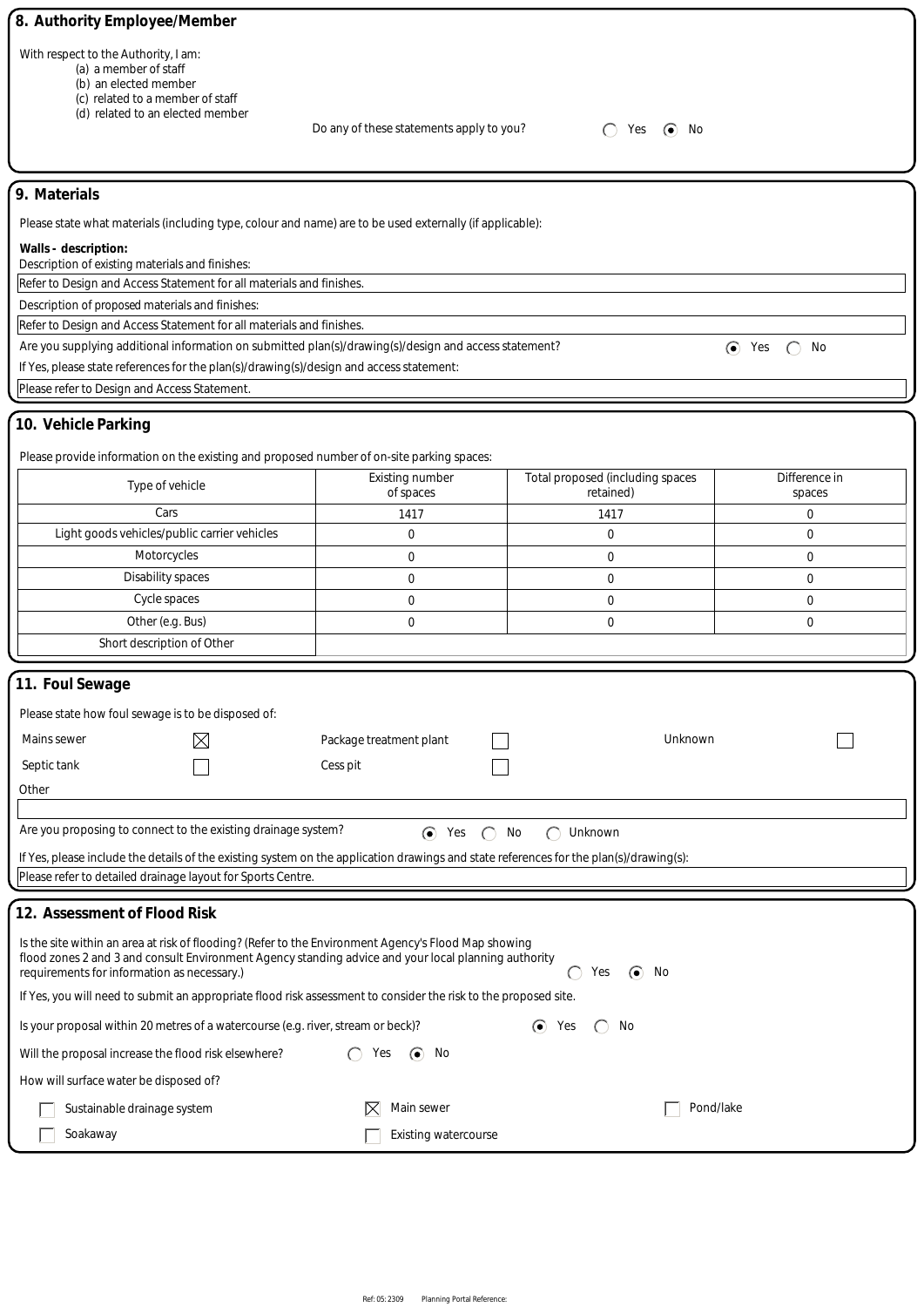|                                                                                                                                                                                                                                                                                                           | 13. Biodiversity and Geological Conservation                                                                                                                                                                                                                     |                                                                   |                                    |                                                   |                                              |  |  |  |  |  |
|-----------------------------------------------------------------------------------------------------------------------------------------------------------------------------------------------------------------------------------------------------------------------------------------------------------|------------------------------------------------------------------------------------------------------------------------------------------------------------------------------------------------------------------------------------------------------------------|-------------------------------------------------------------------|------------------------------------|---------------------------------------------------|----------------------------------------------|--|--|--|--|--|
| To assist in answering the following questions refer to the guidance notes for further information on when there is a reasonable likelihood that any important biodiversity<br>or geological conservation features may be present or nearby and whether they are likely to be affected by your proposals. |                                                                                                                                                                                                                                                                  |                                                                   |                                    |                                                   |                                              |  |  |  |  |  |
| Having referred to the guidance notes, is there a reasonable likelihood of the following being affected adversely or conserved and enhanced within the application site, OR<br>on land adjacent to or near the application site:                                                                          |                                                                                                                                                                                                                                                                  |                                                                   |                                    |                                                   |                                              |  |  |  |  |  |
| a) Protected and priority species                                                                                                                                                                                                                                                                         |                                                                                                                                                                                                                                                                  |                                                                   |                                    |                                                   |                                              |  |  |  |  |  |
|                                                                                                                                                                                                                                                                                                           | Yes, on the development site                                                                                                                                                                                                                                     | $\odot$ Yes, on land adjacent to or near the proposed development |                                    | No                                                |                                              |  |  |  |  |  |
|                                                                                                                                                                                                                                                                                                           | b) Designated sites, important habitats or other biodiversity features                                                                                                                                                                                           |                                                                   |                                    |                                                   |                                              |  |  |  |  |  |
|                                                                                                                                                                                                                                                                                                           | Yes, on the development site                                                                                                                                                                                                                                     | Yes, on land adjacent to or near the proposed development         |                                    | $\odot$ No                                        |                                              |  |  |  |  |  |
| c) Features of geological conservation importance                                                                                                                                                                                                                                                         |                                                                                                                                                                                                                                                                  |                                                                   |                                    |                                                   |                                              |  |  |  |  |  |
|                                                                                                                                                                                                                                                                                                           | Yes, on the development site                                                                                                                                                                                                                                     | Yes, on land adjacent to or near the proposed development         |                                    | $\odot$ No                                        |                                              |  |  |  |  |  |
|                                                                                                                                                                                                                                                                                                           | 14. Existing Use                                                                                                                                                                                                                                                 |                                                                   |                                    |                                                   |                                              |  |  |  |  |  |
| Please describe the current use of the site:                                                                                                                                                                                                                                                              |                                                                                                                                                                                                                                                                  |                                                                   |                                    |                                                   |                                              |  |  |  |  |  |
| University of Birmingham Edgbaston Campus                                                                                                                                                                                                                                                                 |                                                                                                                                                                                                                                                                  |                                                                   |                                    |                                                   |                                              |  |  |  |  |  |
| Is the site currently vacant?<br>$\odot$<br>No<br>Yes<br>Does the proposal involve any of the following?                                                                                                                                                                                                  |                                                                                                                                                                                                                                                                  |                                                                   |                                    |                                                   |                                              |  |  |  |  |  |
| If yes, you will need to submit an appropriate contamination assessment with your application.                                                                                                                                                                                                            |                                                                                                                                                                                                                                                                  |                                                                   |                                    |                                                   |                                              |  |  |  |  |  |
| Land which is known to be contaminated?<br>$\odot$<br>No<br>Yes                                                                                                                                                                                                                                           |                                                                                                                                                                                                                                                                  |                                                                   |                                    |                                                   |                                              |  |  |  |  |  |
| Land where contamination is suspected for all or part of the site?<br>$\odot$<br>Yes<br>No<br>A proposed use that would be particularly vulnerable to the presence of contamination?<br>Yes<br>No<br>$\left( \bullet \right)$                                                                             |                                                                                                                                                                                                                                                                  |                                                                   |                                    |                                                   |                                              |  |  |  |  |  |
|                                                                                                                                                                                                                                                                                                           |                                                                                                                                                                                                                                                                  |                                                                   |                                    |                                                   |                                              |  |  |  |  |  |
|                                                                                                                                                                                                                                                                                                           | 15. Trees and Hedges                                                                                                                                                                                                                                             |                                                                   |                                    |                                                   |                                              |  |  |  |  |  |
|                                                                                                                                                                                                                                                                                                           | Are there trees or hedges on the proposed development site?                                                                                                                                                                                                      | $\odot$<br>Yes                                                    | No                                 |                                                   |                                              |  |  |  |  |  |
|                                                                                                                                                                                                                                                                                                           | And/or: Are there trees or hedges on land adjacent to the proposed development site that could influence the                                                                                                                                                     |                                                                   |                                    | $\odot$<br>No<br>Yes                              |                                              |  |  |  |  |  |
|                                                                                                                                                                                                                                                                                                           | development or might be important as part of the local landscape character?<br>If Yes to either or both of the above, you may need to provide a full Tree Survey, at the discretion of your local planning authority. If a Tree Survey is required, this and the |                                                                   |                                    |                                                   |                                              |  |  |  |  |  |
|                                                                                                                                                                                                                                                                                                           | accompanying plan should be submitted alongside your application. Your local planning authority should make clear on its website what the survey should contain, in                                                                                              |                                                                   |                                    |                                                   |                                              |  |  |  |  |  |
|                                                                                                                                                                                                                                                                                                           | accordance with the current 'BS5837: Trees in relation to construction - Recommendations'.                                                                                                                                                                       |                                                                   |                                    |                                                   |                                              |  |  |  |  |  |
|                                                                                                                                                                                                                                                                                                           | 16. Trade Effluent                                                                                                                                                                                                                                               |                                                                   |                                    |                                                   |                                              |  |  |  |  |  |
|                                                                                                                                                                                                                                                                                                           | Does the proposal involve the need to dispose of trade effluents or waste?                                                                                                                                                                                       |                                                                   | Yes                                | No<br>$\odot$                                     |                                              |  |  |  |  |  |
|                                                                                                                                                                                                                                                                                                           |                                                                                                                                                                                                                                                                  |                                                                   |                                    |                                                   |                                              |  |  |  |  |  |
|                                                                                                                                                                                                                                                                                                           | 17. Residential Units                                                                                                                                                                                                                                            |                                                                   |                                    |                                                   |                                              |  |  |  |  |  |
|                                                                                                                                                                                                                                                                                                           | Does your proposal include the gain or loss of residential units?                                                                                                                                                                                                |                                                                   | $\odot$<br>No<br>Yes               |                                                   |                                              |  |  |  |  |  |
|                                                                                                                                                                                                                                                                                                           | 18. All Types of Development: Non-residential Floorspace                                                                                                                                                                                                         |                                                                   |                                    |                                                   |                                              |  |  |  |  |  |
|                                                                                                                                                                                                                                                                                                           |                                                                                                                                                                                                                                                                  |                                                                   |                                    |                                                   |                                              |  |  |  |  |  |
|                                                                                                                                                                                                                                                                                                           | Does your proposal involve the loss, gain or change of use of non-residential floorspace?                                                                                                                                                                        |                                                                   |                                    | ⊙<br>Yes<br>No<br>⊆                               | Unknown                                      |  |  |  |  |  |
|                                                                                                                                                                                                                                                                                                           |                                                                                                                                                                                                                                                                  | Existing gross                                                    | Gross<br>internal floorspace to be | Total gross new internal                          | Net additional gross                         |  |  |  |  |  |
|                                                                                                                                                                                                                                                                                                           | Use class/type of use                                                                                                                                                                                                                                            | internal<br>floorspace                                            | lost by change of use or           | floorspace proposed<br>(including changes of use) | internal floorspace<br>following development |  |  |  |  |  |
|                                                                                                                                                                                                                                                                                                           |                                                                                                                                                                                                                                                                  | (square metres)                                                   | demolition<br>(square metres)      | (square metres)                                   | (square metres)                              |  |  |  |  |  |
| A1                                                                                                                                                                                                                                                                                                        | Shops Net Tradable Area                                                                                                                                                                                                                                          | 0.0                                                               | 0.0                                | 0.0                                               | 0.0                                          |  |  |  |  |  |
| A2                                                                                                                                                                                                                                                                                                        | Financial and professional services                                                                                                                                                                                                                              | 0.0                                                               | 0.0                                | 0.0                                               | 0.0                                          |  |  |  |  |  |
| A3                                                                                                                                                                                                                                                                                                        | Restaurants and cafes                                                                                                                                                                                                                                            | 0.0                                                               | 0.0                                | 300.0                                             | 300.0                                        |  |  |  |  |  |
| A <sub>4</sub>                                                                                                                                                                                                                                                                                            | Drinking estabishments                                                                                                                                                                                                                                           | 987.0                                                             | 987.0                              | 0.0                                               | $-987.0$                                     |  |  |  |  |  |
| A <sub>5</sub>                                                                                                                                                                                                                                                                                            | Hot food takeaways                                                                                                                                                                                                                                               | 0.0                                                               | 0.0                                | 0.0                                               | 0.0                                          |  |  |  |  |  |
| B1(a)                                                                                                                                                                                                                                                                                                     | Office (other than A2)                                                                                                                                                                                                                                           | 0.0                                                               | 0.0                                | 0.0                                               | 0.0                                          |  |  |  |  |  |
| B1(b)                                                                                                                                                                                                                                                                                                     | Research and development                                                                                                                                                                                                                                         | 0.0                                                               | 0.0                                | 0.0                                               | 0.0                                          |  |  |  |  |  |
| B1(c)                                                                                                                                                                                                                                                                                                     | Light industrial<br>0.0<br>0.0<br>0.0<br>0.0                                                                                                                                                                                                                     |                                                                   |                                    |                                                   |                                              |  |  |  |  |  |
| B2                                                                                                                                                                                                                                                                                                        | General industrial<br>0.0<br>0.0<br>0.0<br>0.0                                                                                                                                                                                                                   |                                                                   |                                    |                                                   |                                              |  |  |  |  |  |
| B <sub>8</sub>                                                                                                                                                                                                                                                                                            | Storage or distribution<br>0.0<br>0.0<br>0.0<br>0.0                                                                                                                                                                                                              |                                                                   |                                    |                                                   |                                              |  |  |  |  |  |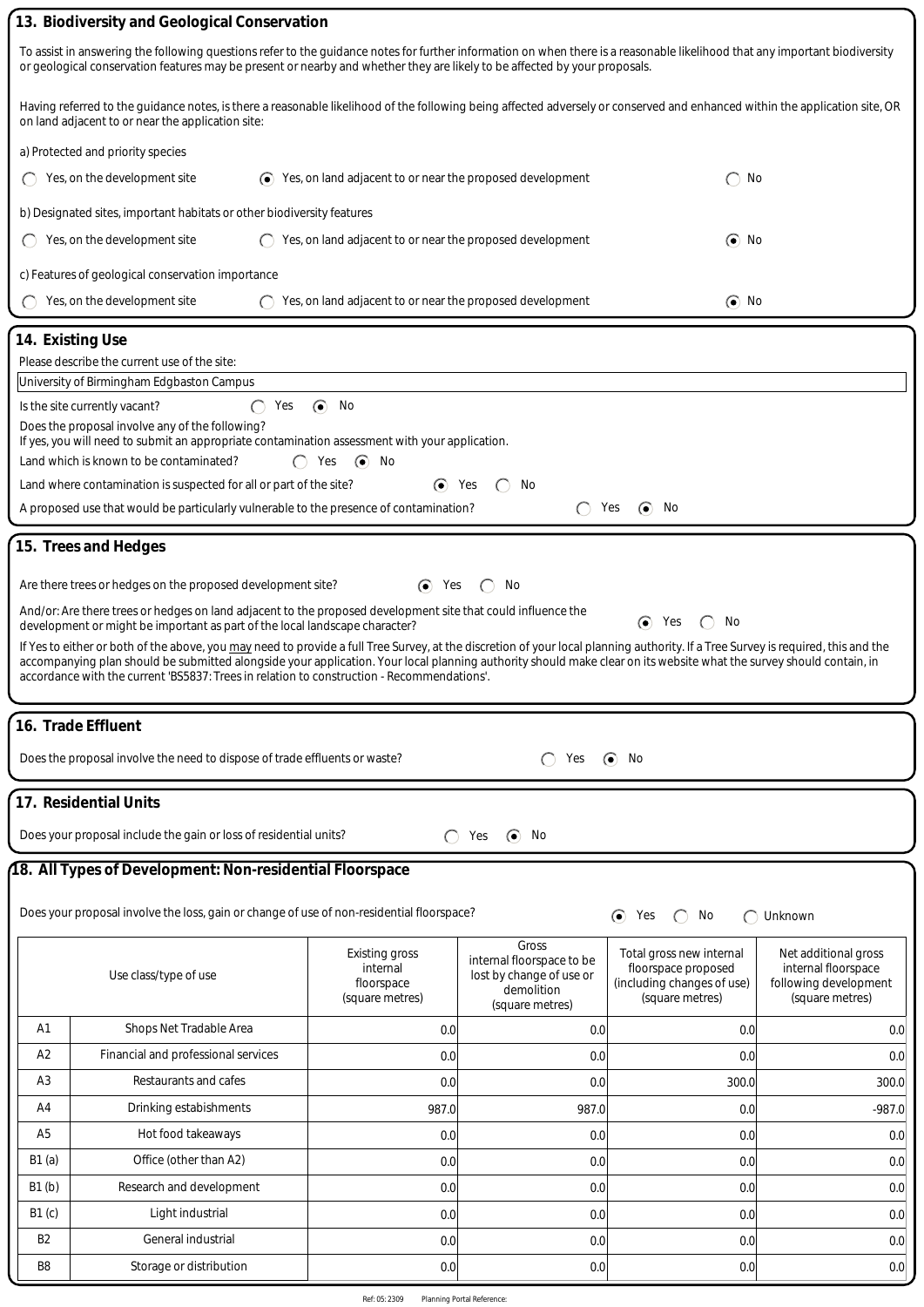|                                                                                                                                                                                                                                                                                                                                                                                                                                               | 18. All Types of Development: Non-residential Floorspace (continued)                                                                                                                                                              |               |           |                                            |               |                                          |                                |                                                                                                                |                      |        |               |
|-----------------------------------------------------------------------------------------------------------------------------------------------------------------------------------------------------------------------------------------------------------------------------------------------------------------------------------------------------------------------------------------------------------------------------------------------|-----------------------------------------------------------------------------------------------------------------------------------------------------------------------------------------------------------------------------------|---------------|-----------|--------------------------------------------|---------------|------------------------------------------|--------------------------------|----------------------------------------------------------------------------------------------------------------|----------------------|--------|---------------|
| C <sub>1</sub><br>Hotels and halls of residence                                                                                                                                                                                                                                                                                                                                                                                               |                                                                                                                                                                                                                                   |               |           | 0.0<br>0.0                                 |               | 5500.0                                   |                                |                                                                                                                |                      |        |               |
| C <sub>2</sub>                                                                                                                                                                                                                                                                                                                                                                                                                                | Residential institutions                                                                                                                                                                                                          |               |           |                                            | 0.0           |                                          | 0.0                            |                                                                                                                | 0.0                  |        | 5500.0<br>0.0 |
| D1                                                                                                                                                                                                                                                                                                                                                                                                                                            | Non-residential institutions                                                                                                                                                                                                      |               |           |                                            |               |                                          |                                |                                                                                                                |                      |        |               |
| D <sub>2</sub>                                                                                                                                                                                                                                                                                                                                                                                                                                | Assembly and leisure                                                                                                                                                                                                              |               |           |                                            | 21,920        |                                          | 21,920                         |                                                                                                                | 16,098               |        | $-5822.0$     |
| <b>OTHER</b>                                                                                                                                                                                                                                                                                                                                                                                                                                  | Please specify                                                                                                                                                                                                                    |               |           |                                            | 11,778        |                                          | 11,778                         | 22,355                                                                                                         |                      |        | 10,577        |
|                                                                                                                                                                                                                                                                                                                                                                                                                                               | Total                                                                                                                                                                                                                             |               |           | 0.0                                        | 0.0           |                                          | 10,938                         |                                                                                                                |                      | 10,938 |               |
| For hotels, residential institutions and hostels, please additionally indicate the loss or gain of rooms:                                                                                                                                                                                                                                                                                                                                     |                                                                                                                                                                                                                                   |               |           |                                            | 34,685        |                                          | 34,685                         |                                                                                                                | 55,191               |        | 20,506        |
|                                                                                                                                                                                                                                                                                                                                                                                                                                               |                                                                                                                                                                                                                                   |               |           | Existing rooms to be lost by change of use |               |                                          |                                | Total rooms proposed (including                                                                                | Net additional rooms |        |               |
|                                                                                                                                                                                                                                                                                                                                                                                                                                               | Use Class<br>Types of use                                                                                                                                                                                                         |               |           |                                            | or demolition |                                          |                                | changes of use)                                                                                                |                      |        |               |
|                                                                                                                                                                                                                                                                                                                                                                                                                                               | 19. Employment<br>If known, please complete the following information regarding employees:                                                                                                                                        |               |           |                                            |               |                                          |                                |                                                                                                                |                      |        |               |
|                                                                                                                                                                                                                                                                                                                                                                                                                                               |                                                                                                                                                                                                                                   |               | Full-time | Part-time                                  |               |                                          | Equivalent number of full-time |                                                                                                                |                      |        |               |
|                                                                                                                                                                                                                                                                                                                                                                                                                                               | Existing employees                                                                                                                                                                                                                |               | 0         |                                            | 0             |                                          | 0                              |                                                                                                                |                      |        |               |
|                                                                                                                                                                                                                                                                                                                                                                                                                                               | Proposed employees                                                                                                                                                                                                                |               | 0         |                                            | 0             | 0                                        |                                |                                                                                                                |                      |        |               |
| 20. Hours of Opening<br>If known, please state the hours of opening for each non-residential use proposed:<br>Sunday and Bank Holidays<br>Monday to Friday<br>Saturday<br>Not<br>Use<br><b>Start Time</b><br><b>End Time</b><br><b>Start Time</b><br><b>End Time</b><br><b>Start Time</b><br><b>End Time</b><br>Known<br>21. Site Area<br>What is the site area?<br>18.18<br>hectares<br>22. Industrial or Commercial Processes and Machinery |                                                                                                                                                                                                                                   |               |           |                                            |               |                                          |                                |                                                                                                                |                      |        |               |
| Please describe the activities and processes which would be carried out on the site and the end products including plant, ventilation or air conditioning. Please include the<br>type of machinery which may be installed on site:<br>N/A<br>Is the proposal for a waste management development?<br>$\odot$<br>No<br>Yes                                                                                                                      |                                                                                                                                                                                                                                   |               |           |                                            |               |                                          |                                |                                                                                                                |                      |        |               |
|                                                                                                                                                                                                                                                                                                                                                                                                                                               | 23. Hazardous Substances<br>Is any hazardous waste involved in the proposal?                                                                                                                                                      |               |           | Yes                                        | $\odot$ No    |                                          |                                |                                                                                                                |                      |        |               |
| 24. Site Visit                                                                                                                                                                                                                                                                                                                                                                                                                                |                                                                                                                                                                                                                                   |               |           |                                            |               |                                          |                                |                                                                                                                |                      |        |               |
| $\odot$ The agent                                                                                                                                                                                                                                                                                                                                                                                                                             | Can the site be seen from a public road, public footpath, bridleway or other public land?<br>If the planning authority needs to make an appointment to carry out a site visit, whom should they contact? (Please select only one) | The applicant |           | Other person                               |               |                                          | $\odot$                        | Yes<br>No                                                                                                      |                      |        |               |
|                                                                                                                                                                                                                                                                                                                                                                                                                                               | 25. Certificates (Certificate B)                                                                                                                                                                                                  |               |           |                                            |               | Certificate of Ownership - Certificate B |                                | Town and Country Planning (Development Management Procedure) (England) Order 2010 Certificate under Article 12 |                      |        |               |
|                                                                                                                                                                                                                                                                                                                                                                                                                                               |                                                                                                                                                                                                                                   |               |           |                                            |               |                                          |                                |                                                                                                                |                      |        |               |

I certify/The applicant certifies that I have/the applicant has given the requisite notice to everyone else (as listed below) who, on the day 21 days before the date of this application, was the owner *(owner is a person with a freehold interest or leasehold interest with at least 7 years left to run)* of any part of the land or building to which this application relates.